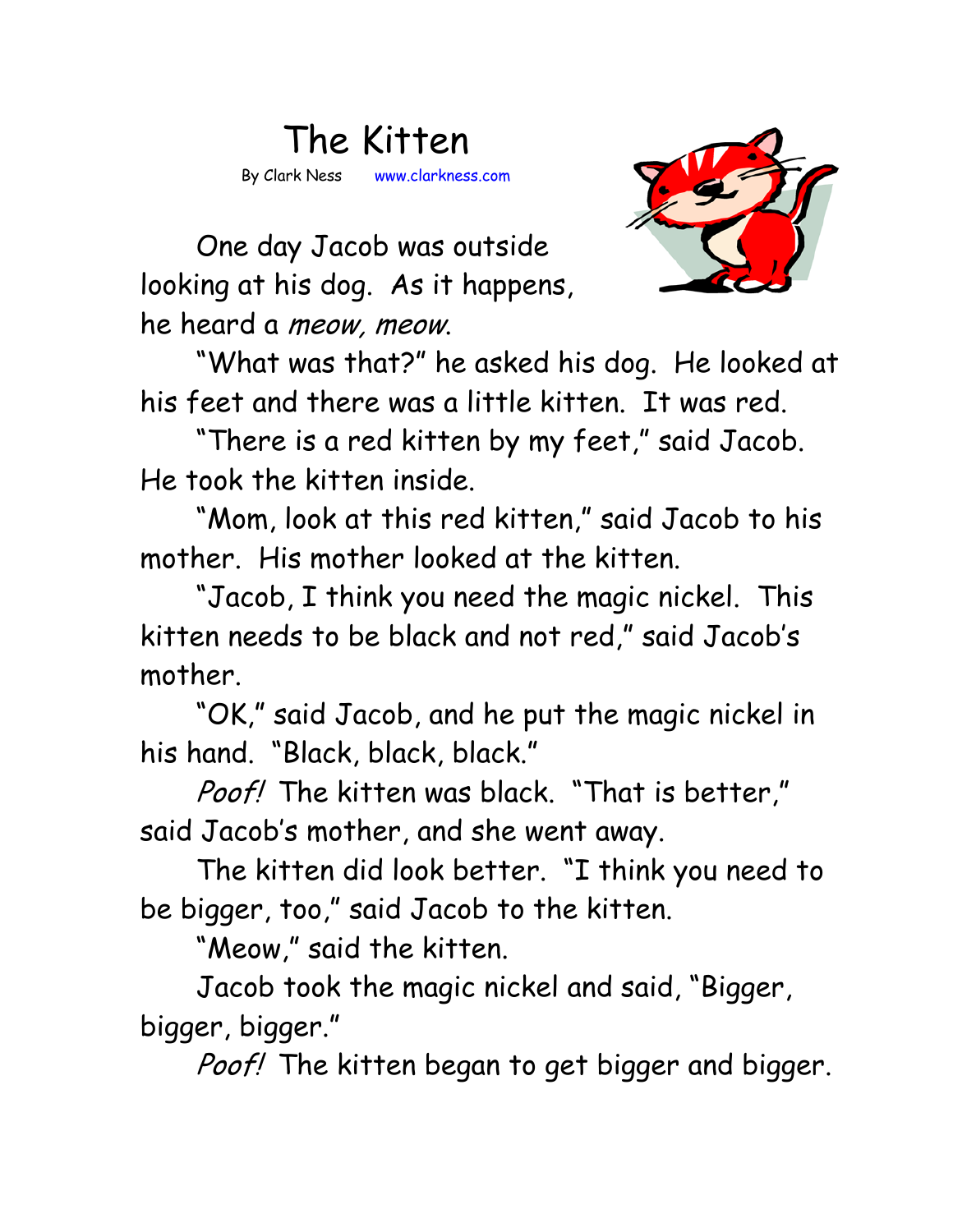It got bigger and bigger. Soon it was bigger than a cat.

 "Stop getting bigger," said Jacob to the kitten. The kitten did not stop. It got bigger and bigger. Soon it was bigger than Jacob's dog.

 It kept getting bigger and bigger. Soon it was bigger than Jacob. Then in a wink, the kitten was as big as the room.

 The kitten stopped getting bigger, but Jacob was stuck by the big kitten to the wall of the room. Jacob could not think of what to do.

 The kitten then began to get red. In a wink, there was a red kitten as big as a room, and there was Jacob stuck to the wall of the room by this big red kitten.

 Jacob could still not think of what to do so he said to the kitten, "Why are you so big and red?"

 The big red kitten looked at Jacob. It then said, "I am not an earth kitten. I am a kitten from space. I can be big or I can be small."

 Jacob was shocked. "Can you be small so I can get away from this wall?"

"OK," said the big red kitten. Poof! The kitten was small and red.

"Thanks," said Jacob.